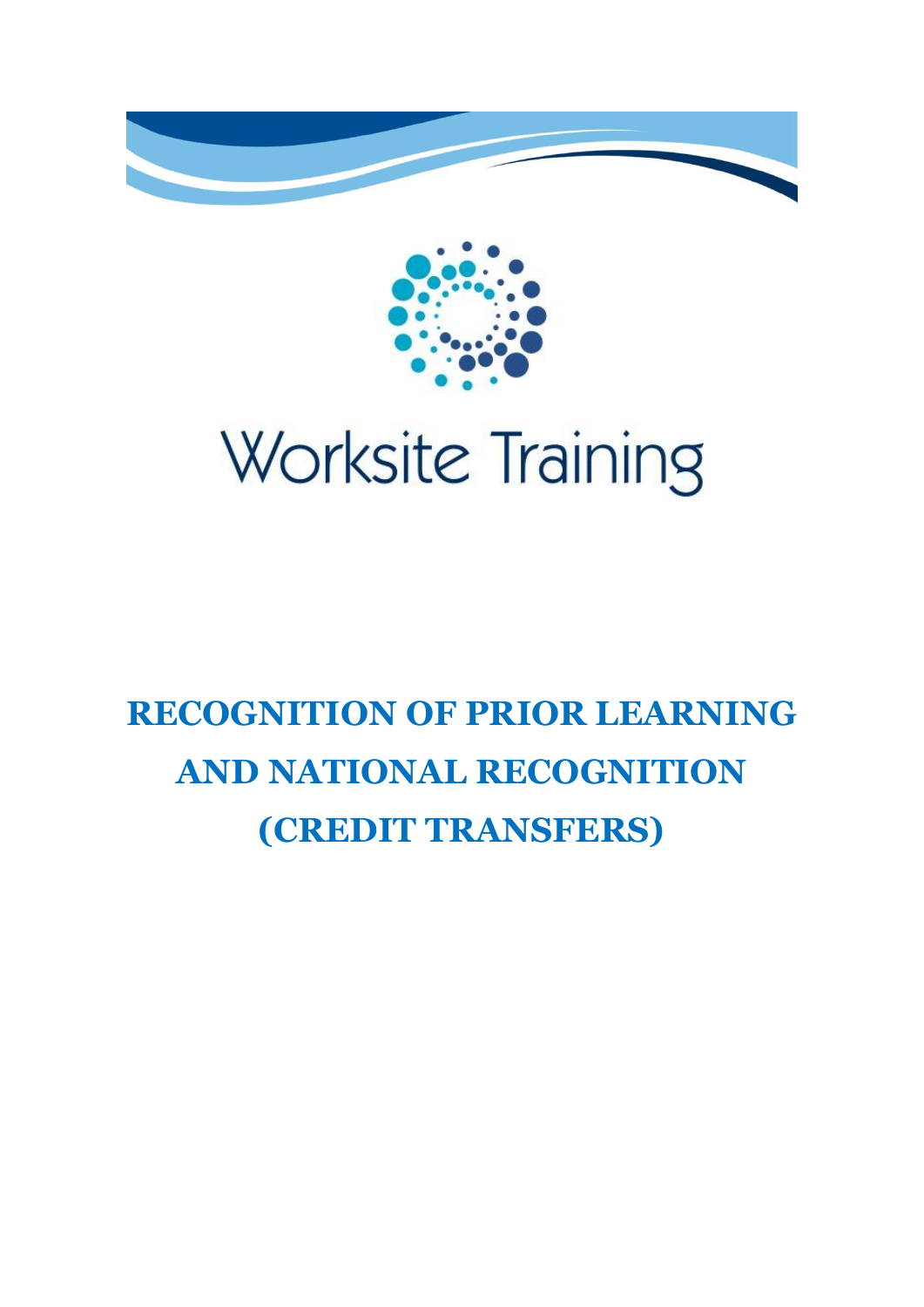

# RPL AND CREDIT TRANSFERS

| Contents |  |
|----------|--|
|          |  |
|          |  |
|          |  |
|          |  |
|          |  |
|          |  |
|          |  |
|          |  |
|          |  |
|          |  |
|          |  |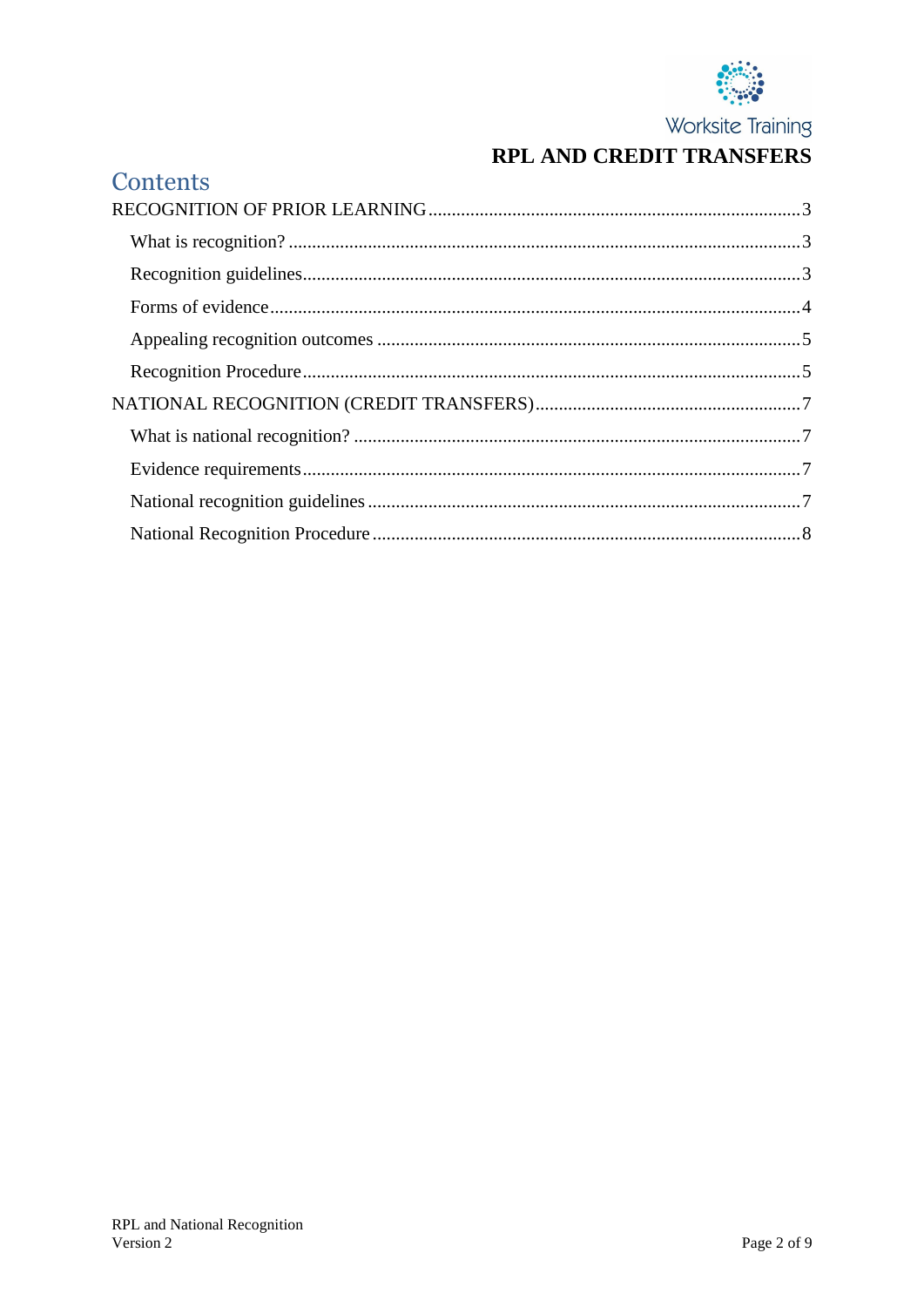

**RPL AND CREDIT TRANSFERS**

# <span id="page-2-0"></span>RECOGNITION OF PRIOR LEARNING

In accordance with the requirements of the Standards for Registered Training Organisations, Worksite Training provides the opportunity for students to apply to have prior learning recognised toward a qualification or units of competency for which they are enrolled. Recognition generally takes two forms: recognition of prior learning, which is the focus of this policy, and national recognition which is dealt with in the National Recognition policy. For the purposes of this policy, recognition of prior learning will be referred to simply as recognition.

#### <span id="page-2-1"></span>What is recognition?

Recognition involves the assessment of previously unrecognised skills and knowledge an individual has achieved outside the formal education and training system. Recognition assesses this unrecognised learning against the requirements of a unit of competency, in respect of both entry requirements and outcomes to be achieved. By removing the need for duplication of learning, recognition encourages an individual to continue upgrading their skills and knowledge through structured education and training towards formal qualifications and improved employment outcomes. This has benefits for the individual and industry. Most importantly, it should be noted that recognition is just another form of assessment and requires the same application of policy and procedures outlined in the Assessment policy.

#### <span id="page-2-2"></span>Recognition guidelines

The following guidelines are to be followed when an application for recognition is received:

- Any student is entitled to apply for recognition in a course or qualification in which they are currently enrolled.
- $\blacklozenge$  Students may not apply for recognition for units of competency or qualification which are not included in Worksite Training's scope of registration.
- Whilst students may apply for recognition at any time, they are encouraged to apply before commencing a training program. This will reduce unnecessary training and guide the student down a more efficient path to competence.
- Students who are currently enrolled in a training program are eligible to apply for recognition in that program at no additional charge.
- Assessment via recognition is to apply the principles of assessment and the rules of evidence.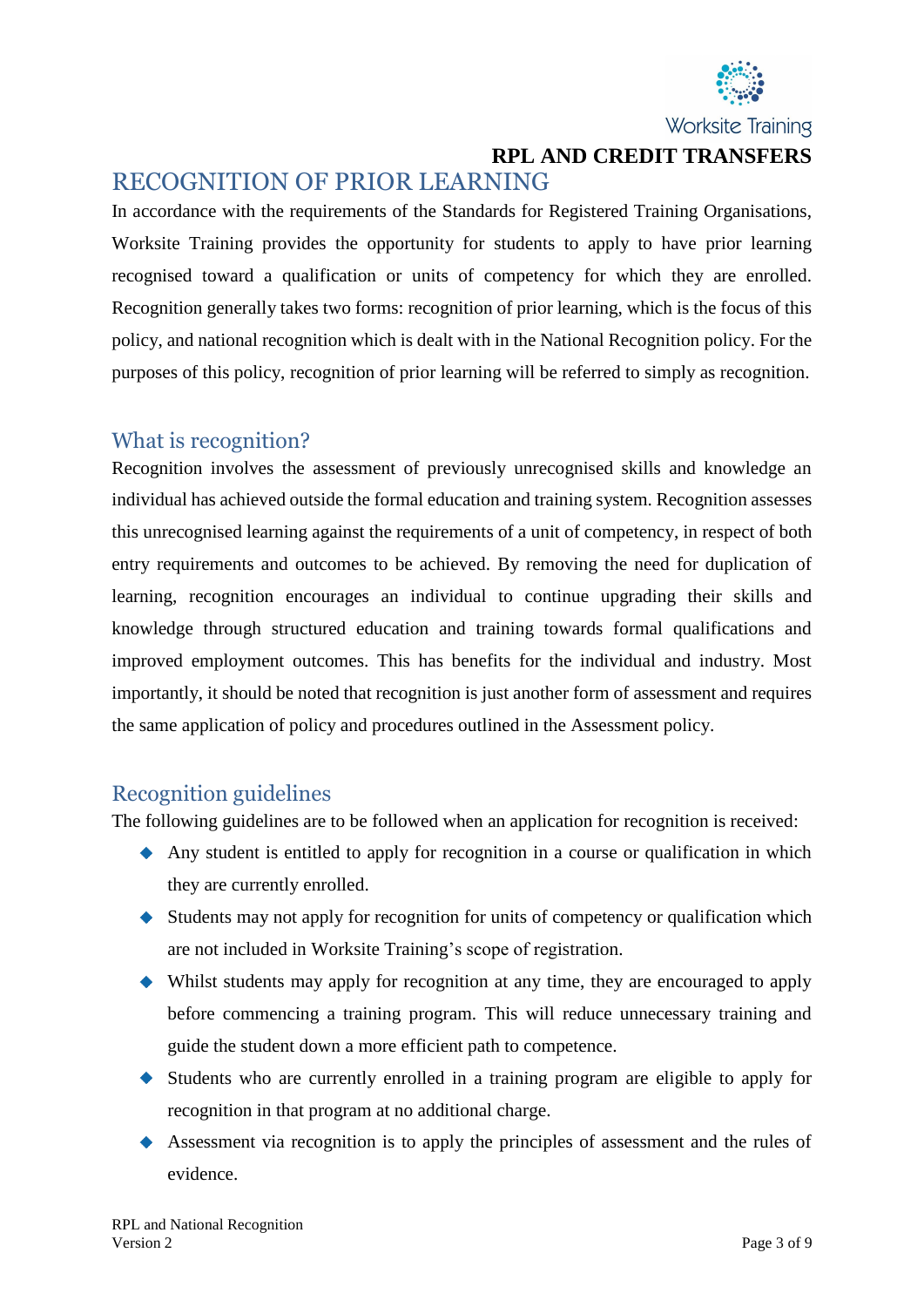

**RPL AND CREDIT TRANSFERS**

Recognition may only be awarded for whole units of competency.

#### <span id="page-3-0"></span>Forms of evidence

Recognition acknowledges that workplace skills and knowledge may be gained through a variety of ways including both formal and informal learning or through work-based or life experience.

In evaluating assessment evidence, Worksite Training applies the following rules of evidence:

- $\blacklozenge$  Sufficient,
- $\blacktriangleright$  Valid,
- ◆ Authentic, and
- ◆ Current.

Like assessment, recognition is a process whereby evidence is collected and a judgement is made by an assessor or assessment team. The judgement is made on evidence provided by students of the skills and knowledge that they have previously learnt through work, study, life and other experiences, and that they are currently using. It also includes evidence to confirm a student's ability to adapt prior learning or current competence to the context of the intended workplace or industry.

Forms of evidence toward recognition may include:

- ◆ Work records;
- Records of workplace training;
- Assessments of current skills;
- ◆ Assessments of current knowledge;
- $\blacklozenge$  Third party reports from current and previous supervisors or managers;
- Evidence of relevant unpaid or volunteer experience;
- ◆ Examples of work products;
- $\blacklozenge$  Observation by an assessor in the workplace;
- ◆ Performance appraisal; or
- ◆ Duty statements.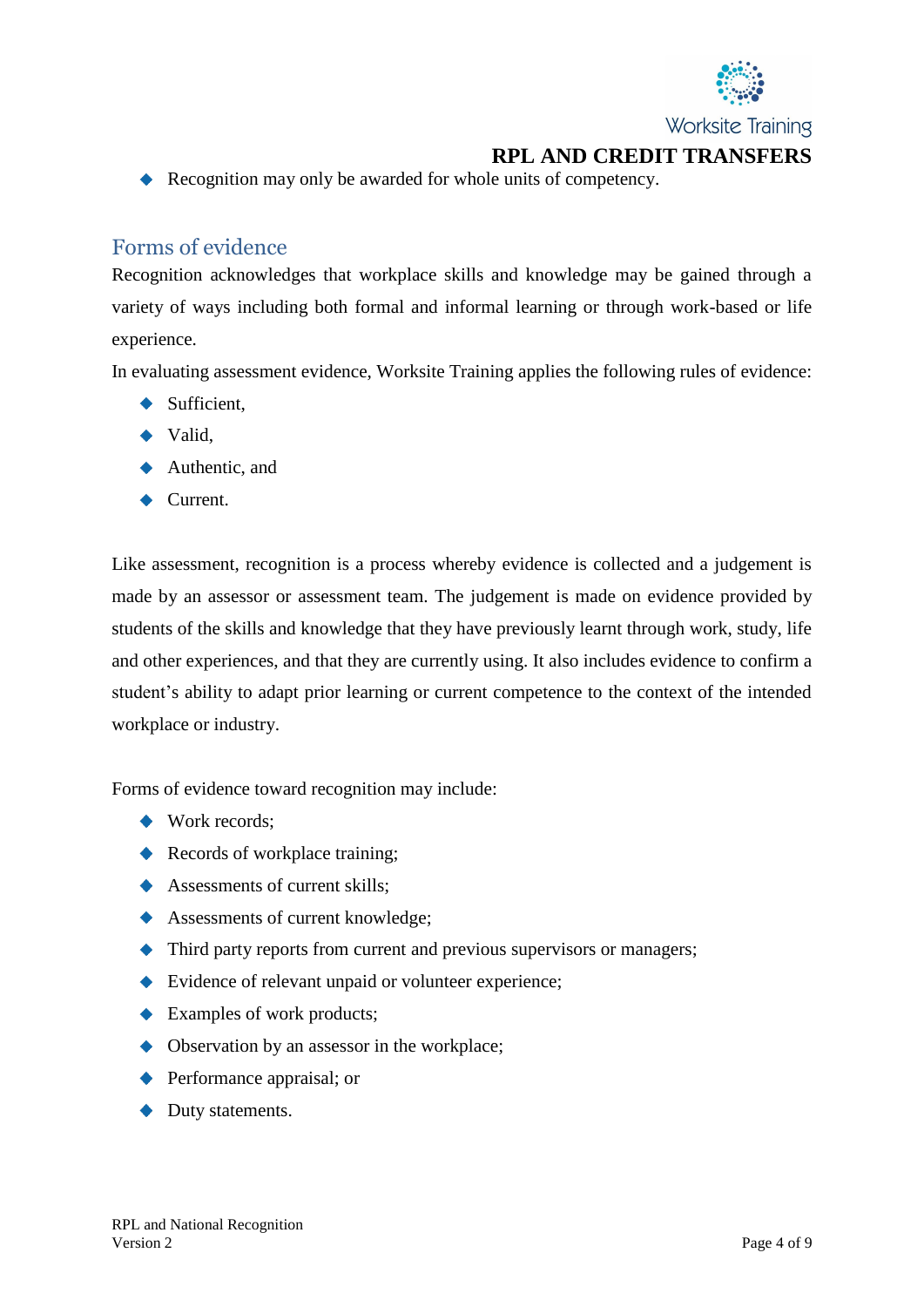

# **RPL AND CREDIT TRANSFERS**

Many of these forms of evidence would not be sufficient evidence on their own. When combined together with a number of evidence items, the student will start to provide a strong case for competence. Worksite Training reserves the right to require students to undertake practical assessment activities of skills and knowledge in order to satisfy itself of a student's current competence.

#### <span id="page-4-0"></span>Appealing recognition outcomes

If the student is not satisfied with the outcomes of a recognition application, they may appeal the outcome like other assessment decisions. For further information refer to the Complaints and Appeals Policy.

# <span id="page-4-1"></span>Recognition Procedure

The following procedure is to be applied by Worksite Training upon receipt of an application for recognition:

- **Step 1** Provide sufficient information to prospective students to inform them of opportunities for alternative pathways via recognition and the recognition process.
- ◆ **Step 2** Students who request recognition of their current competence are to be invited to carry out a self-assessment prior to enrolment to determine their suitability for a recognition application (using the RPL Self-Assessment form). This step is not compulsory but is strongly suggested. The student should be provided an electronic version of the RPL application documents.
- ◆ **Step 3** Undertake a recognition assessment planning interview between the assessor and the student (using the Recognition Assessment Plan). This is to include where possible:
	- o Helping the student to identify appropriate forms of evidence;
	- o Guiding the student on the use of recognition tools; and
	- o Informing the student about the assessment process.
- **Step 4** Students are to compile their recognition submission (using a Recognition Evidence Report). This form allows students to record their particular documentary evidence against each unit of competency and to attach this evidence as required.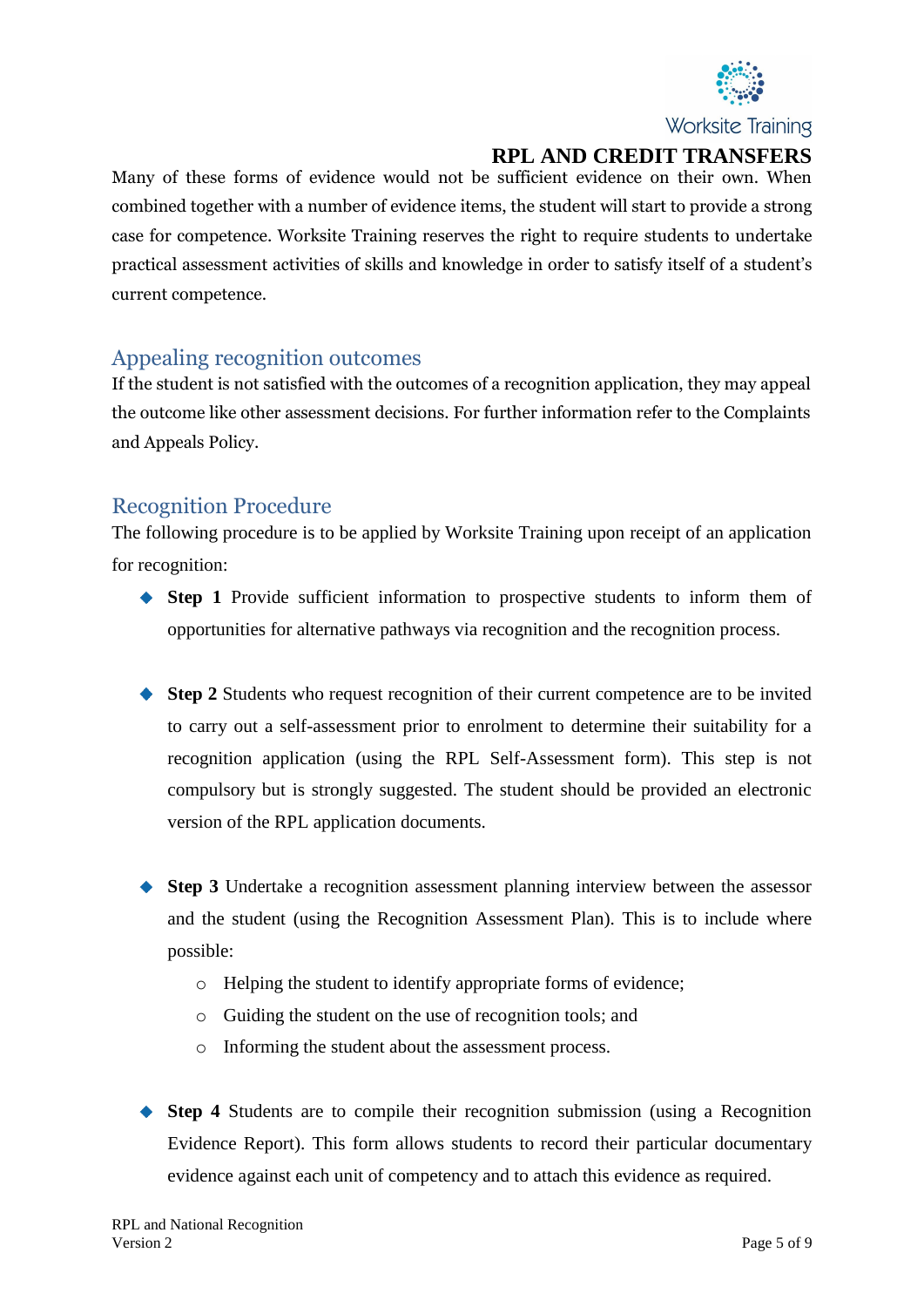

# Worksite Training **RPL AND CREDIT TRANSFERS**

- ◆ **Step 5** The Assessor is then to review the assessment evidence and decide on the need for additional evidence on perceived gaps. The Assessor may invite the student to undertake a recognition interview to answer verbal questions or a practical assessment. At the end of the evidence gathering process the Assessor is to provide the student with written feedback regarding the assessment outcomes, including the procedure for the student to appeal the assessment outcome.
- ◆ **Step 6** If the student is not satisfied with the outcomes of a recognition application, they may appeal the outcome like any other assessment decision. Refer to the Complaints and Appeals process.
- ◆ **Step 7** When all assessment and appeal processes have concluded, the assessment outcome is to be recorded in the recognition register and issue the student with written advice of the outcome. This may include issuing statements of attainment or qualifications awarded through recognition in accordance with Qualifications Issuance policies and procedures.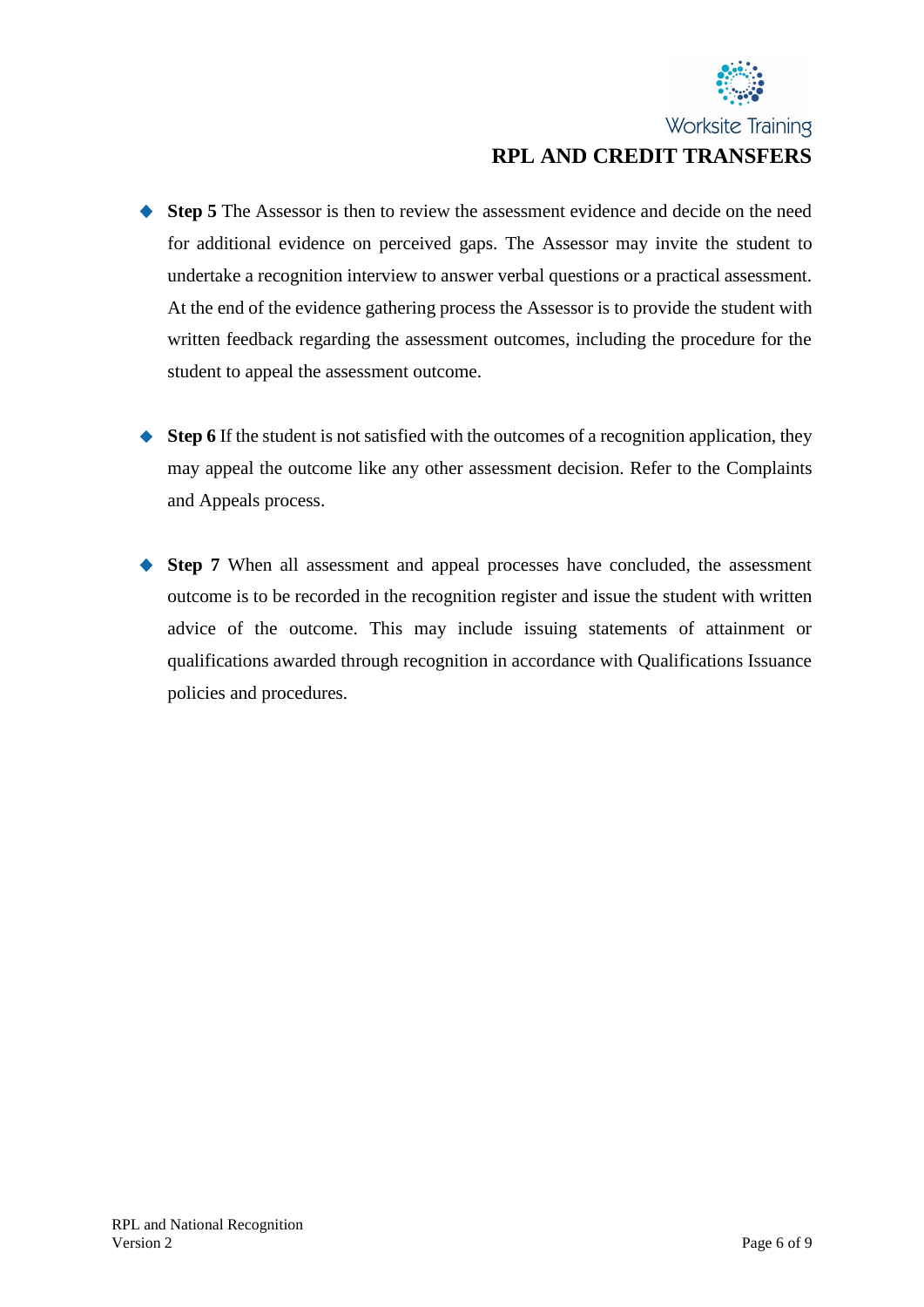

**RPL AND CREDIT TRANSFERS**

# <span id="page-6-0"></span>NATIONAL RECOGNITION (CREDIT TRANSFERS)

Worksite Training acknowledges the requirement as a Registered Training Organisation to recognise the awards issued by other RTOs. This is limited to outcomes that are drawn from the national skills framework being units of competency awarded and accurately identified in statements of attainment and qualifications.

#### <span id="page-6-1"></span>What is national recognition?

National recognition (commonly referred to as Credit Transfer) is the recognition of learning achieved through formal education and training. Under the Standards for Registered Training Organisations, qualifications and statements of attainment issued by any RTO are to be accepted and recognised by all other RTOs. National recognition allows the unit of competency previously achieved by a student to be recognised when they are enrolling in a related course where those units can assist them in meeting the requirements for a qualification. It is important to note that **national recognition is not recognition of prior learning** (RPL). RPL is assessment and is addressed within the Recognition policy.

#### <span id="page-6-2"></span>Evidence requirements

An applicant will be required to present his or her statement of attainment or qualification for examination by Worksite Training. These documents will provide the detail of what units of competency the applicant has been previously issued. Applicants must provide satisfactory evidence that the statement of attainment or qualification is theirs and that it has been issued by an Australian RTO. Statements of attainment or qualifications should be in the correct format as outlined in the Australian Qualifications Framework, Second Edition, 2013. The applicant is required to submitted copies only which are certified as a true copy of the original by a Justice of the Peace (or equivalent).

## <span id="page-6-3"></span>National recognition guidelines

The following guidelines are to be followed when an application for national recognition is received:

Any student is entitled to apply for national recognition in a course or qualification in which they are currently enrolled.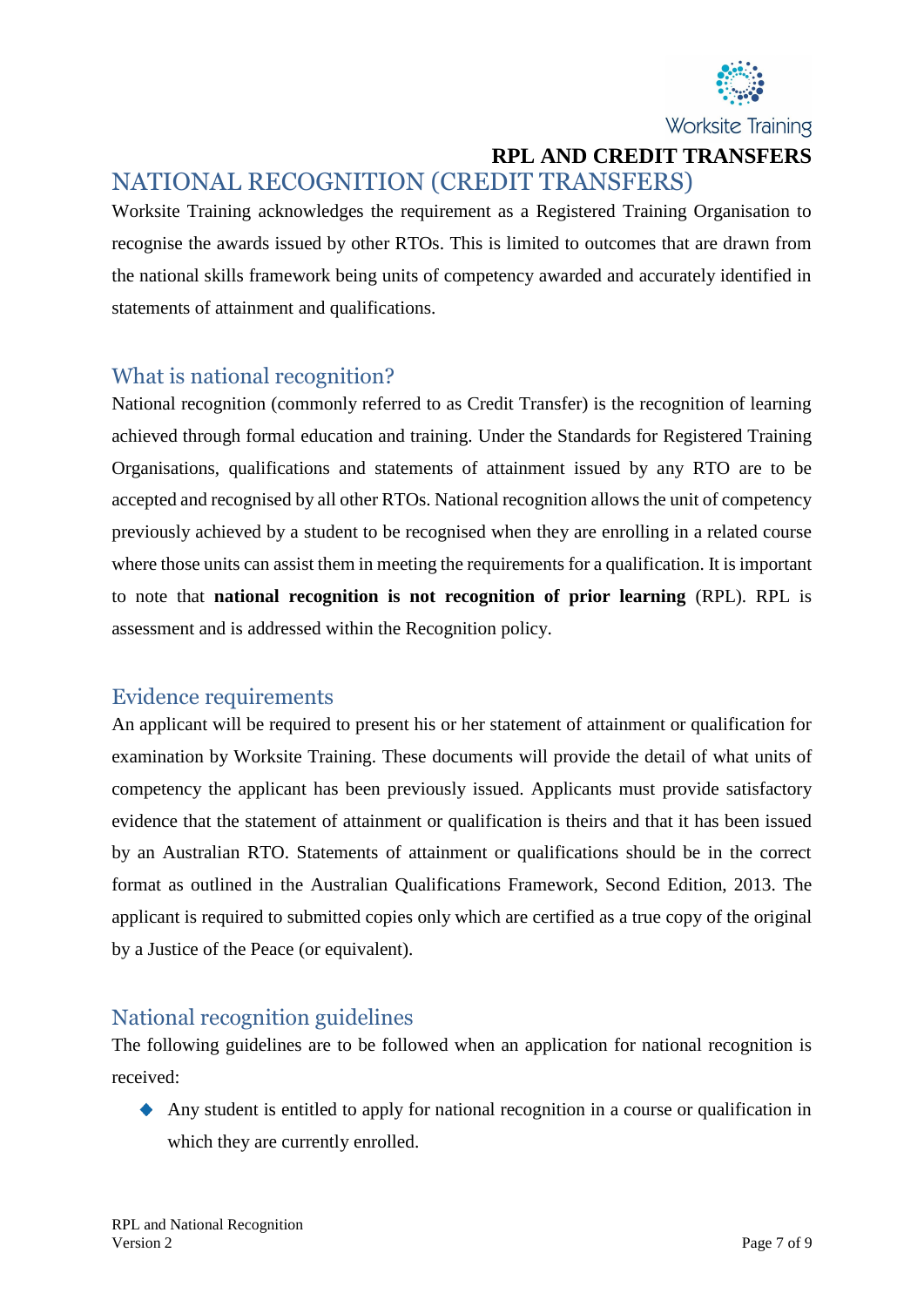

## **RPL AND CREDIT TRANSFERS**

- $\blacklozenge$  Students may not apply for national recognition for units of competency or qualification which are not included in our scope of registration.
- Whilst students may apply for national recognition at any time, they are encouraged to apply before commencing a training program. This will reduce unnecessary training and guide the student down a more efficient path to competence.
- The student does not incur any fees for national recognition and we do not receive any funding when national recognition is granted.
- National recognition may only be awarded for whole units of competency. Where a mapping guide identifies a partial credit, this will not be considered for national recognition and the applicant will be advised to seek recognition.
- National recognition will only be issued when the student's enrolment includes at least one other unit of competency for which the student is participating in training or is seeking recognition.
- The recognition of a unit of competency under a national recognition arrangement is not contingent on the applicant demonstrating their currency. If the unit has been previously awarded and equivalence can be demonstrated, then the unit can be recognised. The currency of the applicant is not a factor to be considered.

#### <span id="page-7-0"></span>National Recognition Procedure

The following procedure is to be applied by Worksite Training upon receipt of an application for national recognition:

- **Step 1** We will provide sufficient information to students to inform them of opportunities for alternative pathways via national recognition and the national recognition policy. Ideally, this information should be provided to students prior to enrolment.
- ◆ **Step 2** To apply for national recognition, the applicant must complete and submit the following documentation to Worksite Training:
	- o National Recognition Application Form;
	- o Certified copy of the qualification or statement of attainment; and
	- o Enrolment application for the training program applicable to the units of competency for which national recognition is requested.